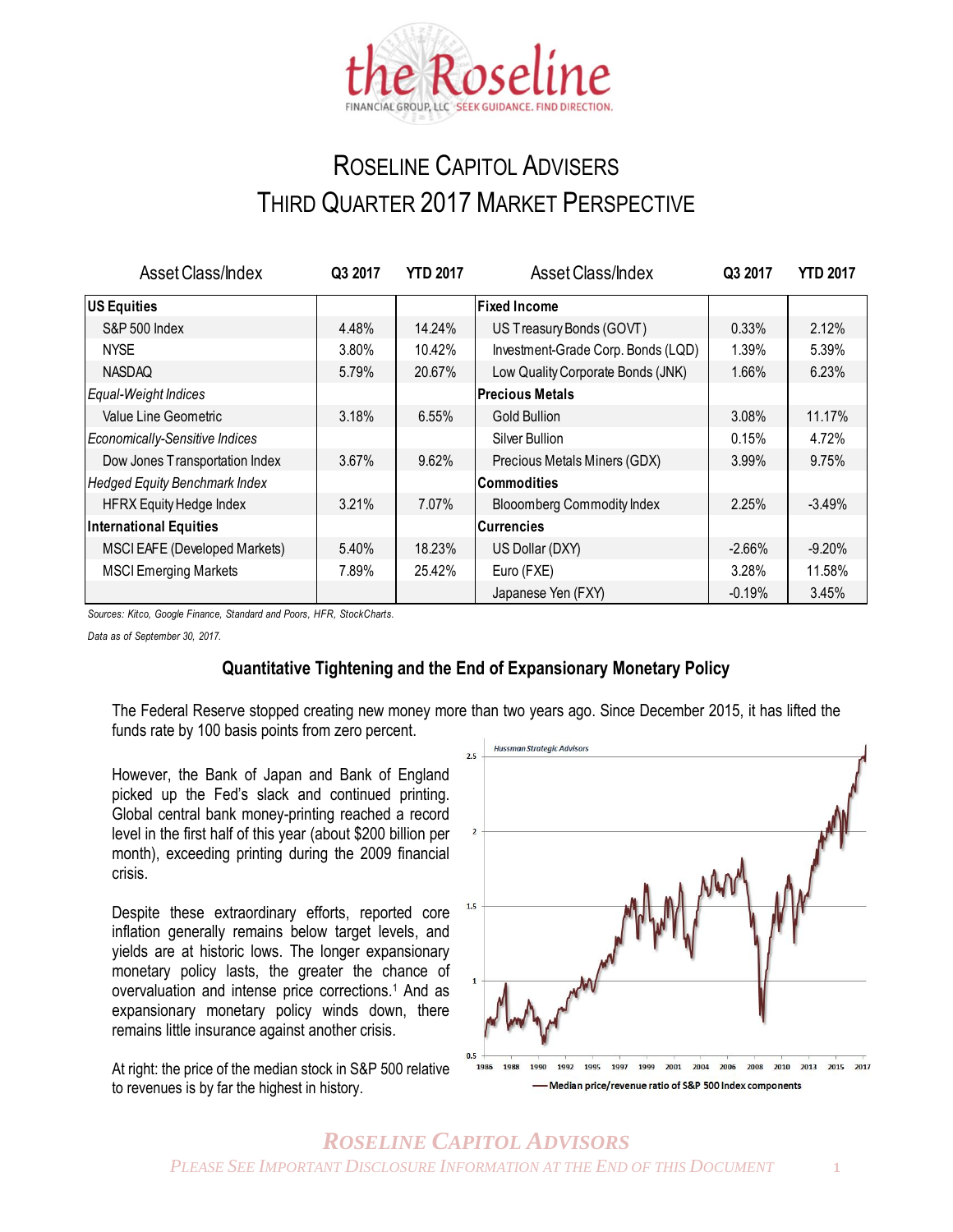

The following chart overlays the path of the S&P 500 with liquidity creation by the global central banks.



The Fed has formalized its schedule to reduce its \$4.4 trillion balance sheet and, beginning in October 2017, will reverse the stimulus measures it has implemented since 2008. This entails not only continuing to raise rates, but reducing the balance sheet by \$30 billion in 2017, \$420 billion in

2018, and \$600 billion per year thereafter.

Along with the Fed's quantitative tightening, the European Central Bank's Mario Draghi is under intense pressure to reverse its programs. Not only are the Eurozone countries discontented with unprofitable levels of interest rates, but it is also likely the ECB will soon run out of bonds to purchase. This month, the ECB announced that it will gradually scale back its asset

|           | Nov. 2008 $[QE 1$ begins                                           |
|-----------|--------------------------------------------------------------------|
|           | Jun. 2010 QE 1 ends after Fed balance sheet reaches \$2.1 trillion |
|           | Nov. 2010 $[QE 2$ begins                                           |
| Jun. 2011 | QE 2 ends, maintaining \$2 trillion balance sheet                  |
| Sep. 2011 | Operation Twist begins, intending to lower interest rates          |
| Sep. 2012 | QE 3 (unlimited QE) begins                                         |
| Oct. 2014 | QE purchases stop after accumulating \$4.5 trillion in assets      |

purchases, potentially bringing its holdings down from €4.4 trillion to €2.6 trillion by the end of 2018. Zero interest rates remain unchanged.<sup>2</sup>

The result of this long period of low global interest rates is the threat of debt explosion for governments, corporations, and consumers. Global debt levels (in relation to GDP) have increased since the 2007-2008 financial crisis, raising financial stability risks. The longer yields are restrained at historical lows, the more complicated and severe can be the readjustment to "normal" levels.<sup>3</sup>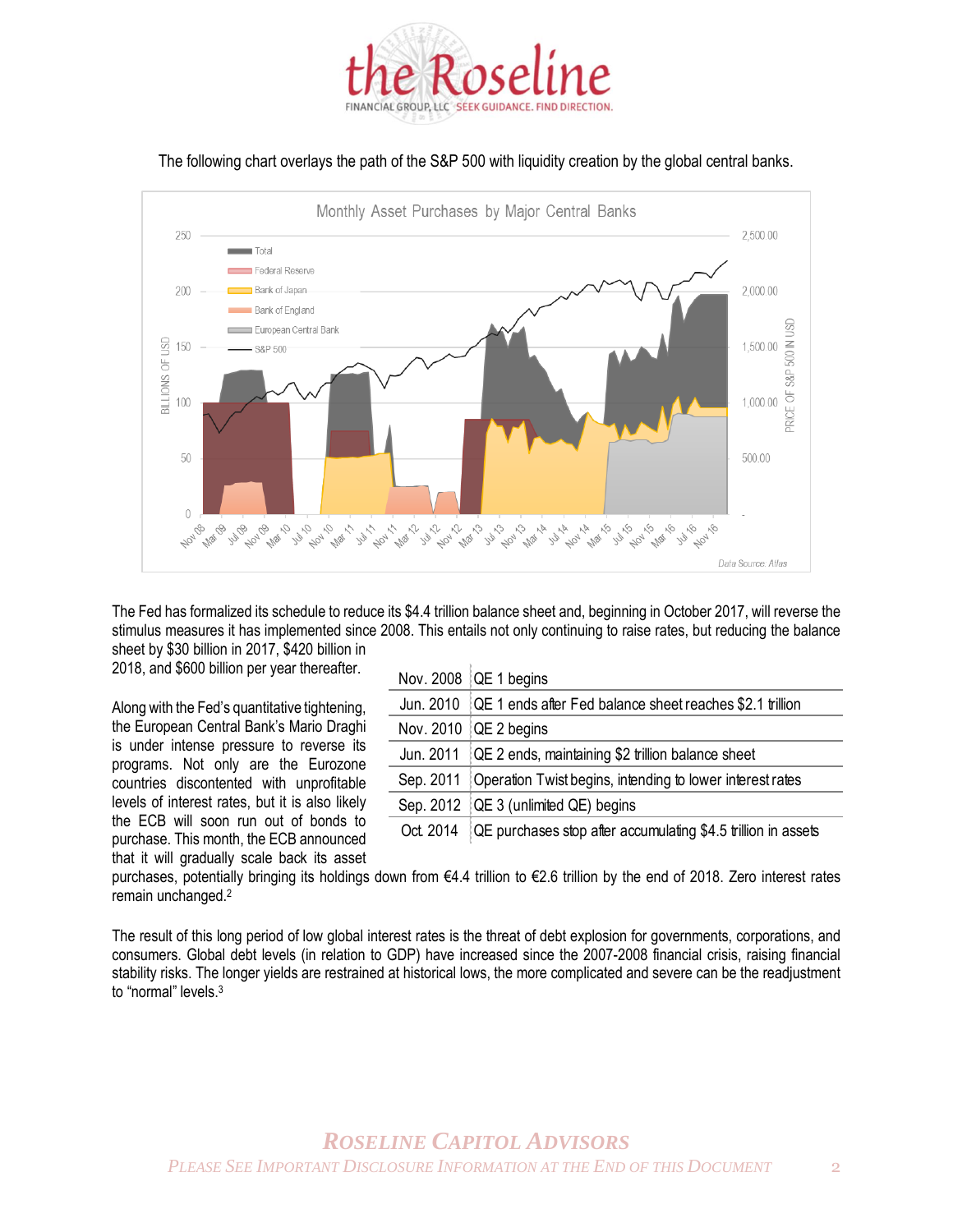

## **Historical Rates**

US 10-Year Treasury Yield since 1870





The reason for the financial volatility many see on the horizon is global liquidity reduction, according to Kyle Bass of Hyman capital.

*"The financial reason is the G4 central banks going from a period of accommodation to a period of tightening, net of bond issuance. It's important to think about accommodation going from half a trillion dollars of accommodation in 2016, to one trillion dollars worth of a draw in 2018 (or more, depending on how the ECB tapers).* 

*That will have a profound effect on various asset markets. That will have a profound effect on volatility, when you have a trillion-and-a-half dollar swing of capital coming out of markets in a two-year period. That, in itself, is worthy of spending a lot of time on as you think about asset allocation… Volatility is not going to stay at realized levels of 8 or 9 [percent] in a trillion-and-a-half dollar reversal of accommodation.*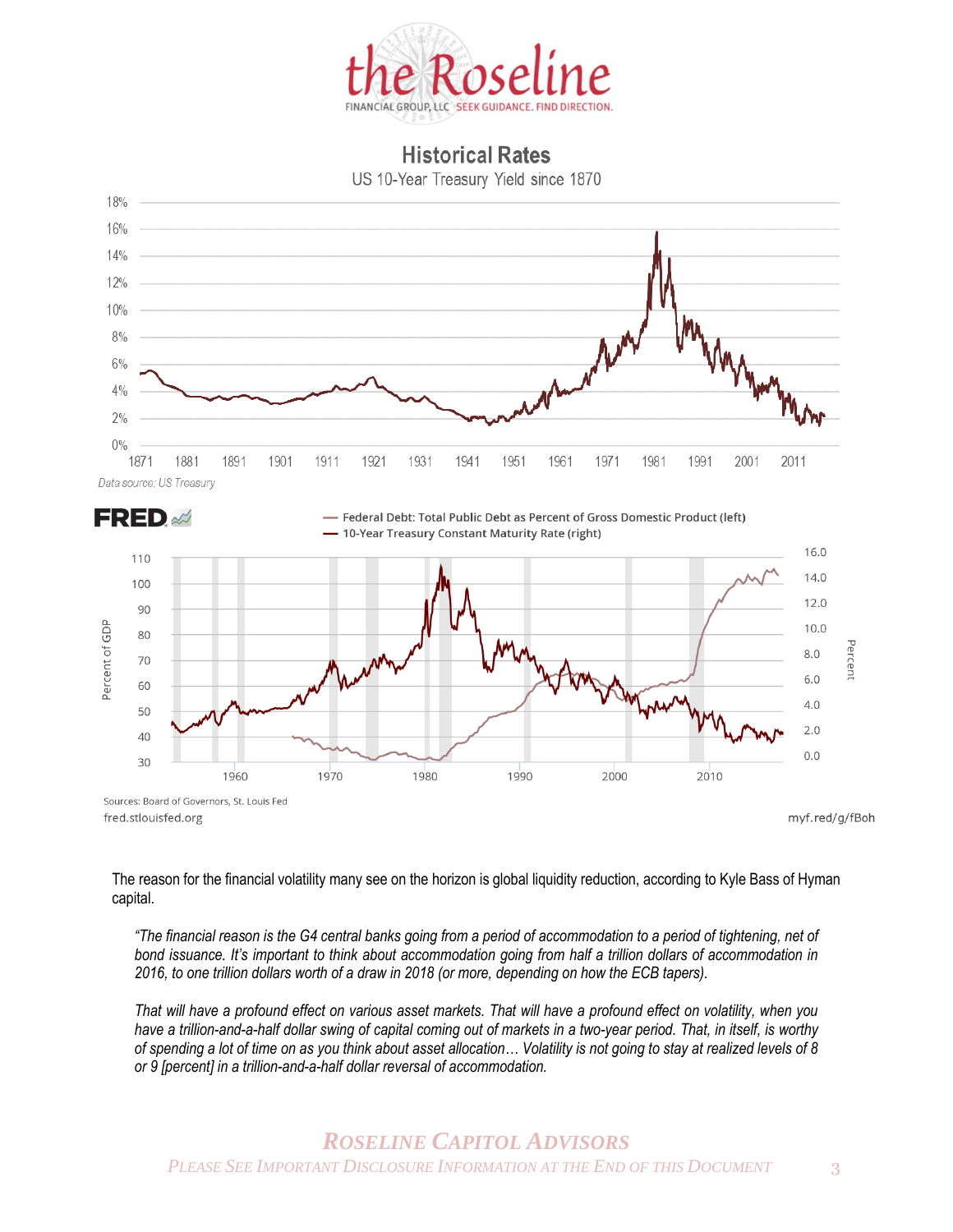

With yet-unrelieved pressure on the European Central Bank, either German real yields need to rise, or these low euro-area yields may cause interest in the euro to decline further.

A critical consideration is the fact that approximately 75% of all corporate debt issuance is now "covenant-lite". Covenant-lite loans are leveraged loans absent traditional investor protections: borrowers face less restrictions on collateral, payment terms, and level of income.



 $7000$ 571.9 600.0  $500.0$  $4000$  $361.0$ 338.4  $3000$  $209.5$  $200.0$ 991  $100<sub>4</sub>$  $1000$ 557  $2\Lambda$ 1.3 2.9 0.3 0.3 0.0 0.0  $34$  $00$ *<sup>5</sup>04 <sup>5</sup>02</sub> <sup>50</sup>0 <sup>50</sup> <sup>50</sup>0 <sup>50</sup>* **DO** 

Covenant-Lite New Loan Issuance by Volume

Source: BMI, Bloomberg

The volume of covenant-lite loan issuance in 2017 (so far) increased 58% above the issuance total of 2016, and 170% above issuance totals of three years ago.

In the third quarter of 2017, the quality of high yield covenant loans hit an all-time low.<sup>4</sup>

We have to expect that when stocks do break down hard, central banks will have little option other than to bring interest rates back to zero. Quantitative tightening must reverse back to quantitative easing. QE 4 will be a last resort, and an embarrassing admission of defeat for the Federal Reserve.

From John Hathaway of Tocqueville Asset Management, on the effects of quantitative tightening:

Unsound monetary policy is the most important driver of our gold thesis. The exit from radical monetary policy will *be difficult, if not impossible. On this point, we recently had an off-the-record conversation with a former governor of the Fed, who wholeheartedly agreed with this assessment.*

*Gold is an efficient hedge against the real possibility that the Fed will be unable to exit its super-easy stance without triggering significant disruptions in financial asset valuations, imperiling already weak economic momentum, and destroying any pretense of fiscal sanity. A 1% rise in interest rates increases the federal deficit by 25% to 3.9% of GDP. The fiscal vulnerability is underscored by the fact that 50% of the debt matures in less than three years.*

*The US debt-to-GDP ratio is now 106%, a level that has historically been economically destabilizing to other countries and that has often led to blatant monetary printing and currency destruction. It is not just a U.S. problem, world-wide global debt burdens are sufficiently high that only small rate increases are required to inflict significant economic and market damage.<sup>5</sup>*